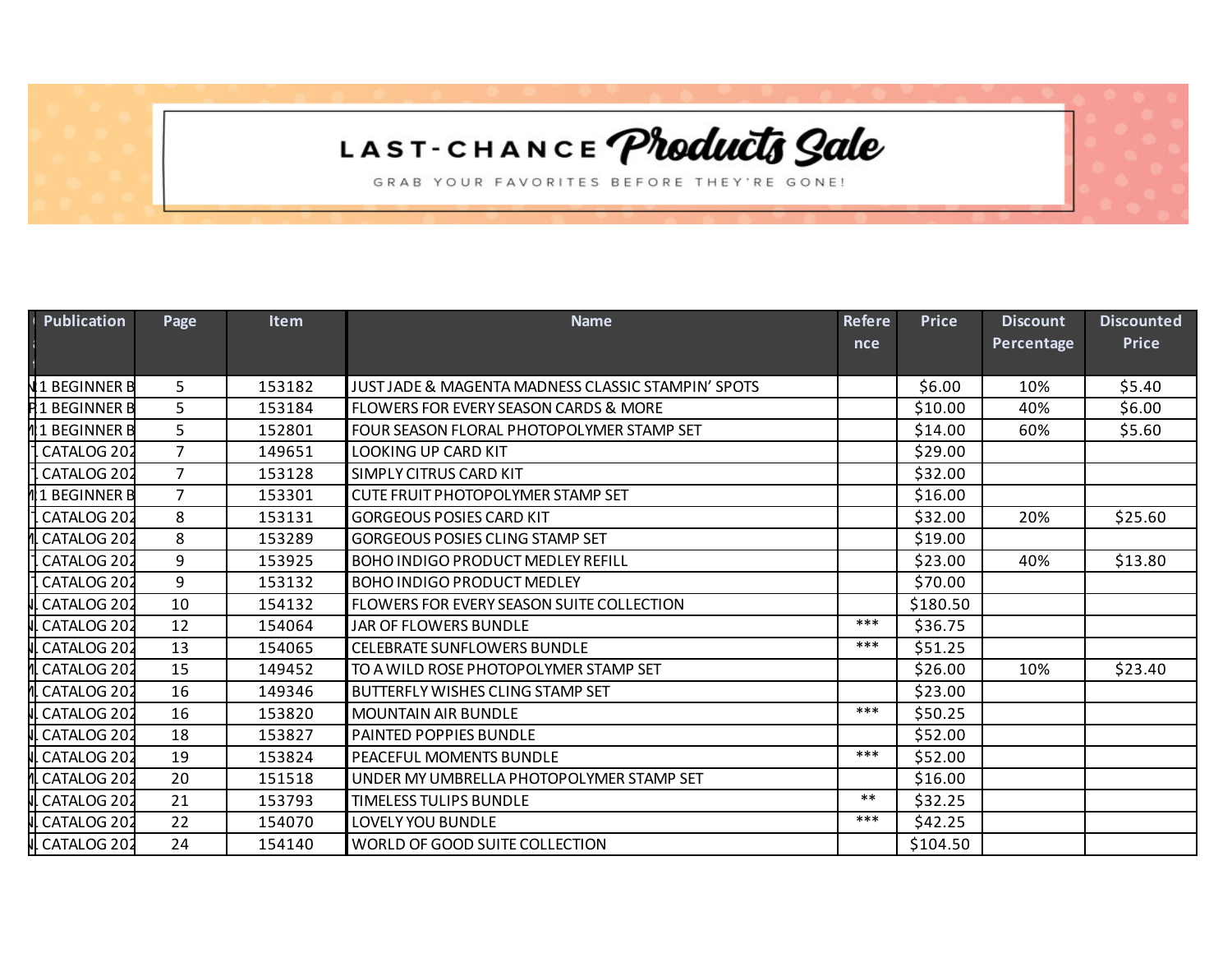| <b>Publication</b> | Page | <b>Item</b> | <b>Name</b>                                 | <b>Refere</b> | <b>Price</b> | <b>Discount</b> | <b>Discounted</b> |
|--------------------|------|-------------|---------------------------------------------|---------------|--------------|-----------------|-------------------|
|                    |      |             |                                             | nce           |              | Percentage      | <b>Price</b>      |
|                    |      |             |                                             |               |              |                 |                   |
| CATALOG 202        | 26   | 152994      | BEAUTIFUL WORLD CLING STAMP SET             |               | \$23.00      |                 |                   |
| CATALOG 202        | 26   | 154091      | <b>BEAUTIFUL WORLD BUNDLE</b>               |               | \$48.50      |                 |                   |
| CATALOG 202        | 27   | 143006      | HIGH TIDE PHOTOPOLYMER STAMP SET            |               | \$26.00      |                 |                   |
| CATALOG 202        | 28   | 152646      | <b>GAME ON CLING STAMP SET</b>              |               | \$19.00      |                 |                   |
| CATALOG 202        | 29   | 148590      | GEARED UP GARAGE CLING STAMP SET            |               | \$21.00      | 10%             | \$18.90           |
| CATALOG 202        | 30   | 148217      | ROOTED IN NATURE CLING STAMP SET            |               | \$42.00      |                 |                   |
| CATALOG 202        | 32   | 152544      | LOYAL LEAVES CLING STAMP SET                |               | \$23.00      |                 |                   |
| CATALOG 202        | 34   | 149298      | GOOD MORNING MAGNOLIA CLING STAMP SET       |               | \$36.00      |                 |                   |
| CATALOG 202        | 35   | 153625      | THE RIGHT TRIANGLE PHOTOPOLYMER STAMP SET   |               | \$17.00      |                 |                   |
| CATALOG 202        | 35   | 154079      | THE RIGHT TRIANGLE BUNDLE                   | $***$         | \$46.75      |                 |                   |
| CATALOG 202        | 36   | 149278      | SEASIDE NOTIONS CLING STAMP SET             |               | \$23.00      |                 |                   |
| CATALOG 202        | 37   | 149317      | PARCELS & PETALS CLING STAMP SET            |               | \$21.00      |                 |                   |
| CATALOG 202        | 38   | 152528      | TODAY'S TILES PHOTOPOLYMER STAMP SET        |               | \$21.00      |                 |                   |
| CATALOG 202        | 39   | 149438      | HERE'S A CARD CLING STAMP SET               |               | \$22.00      |                 |                   |
| CATALOG 202        | 39   | 154074      | <b>TODAY'S TILES BUNDLE</b>                 |               | \$49.50      |                 |                   |
| CATALOG 202        | 40   | 154136      | PLAYFUL PETS SUITE COLLECTION               |               | \$67.00      |                 |                   |
| CATALOG 202        | 42   | 154069      | PAMPERED PETS BUNDLE                        | ***           | \$39.50      |                 |                   |
| CATALOG 202        | 43   | 152633      | MANY MATES CLING STAMP SET                  |               | \$23.00      |                 |                   |
| CATALOG 202        | 43   | 154083      | <b>MANY MATES BUNDLE</b>                    |               | \$51.25      |                 |                   |
| CATALOG 202        | 44   | 151331      | <b>ITTY BITTY GREETINGS CLING STAMP SET</b> |               | \$36.00      |                 |                   |
| CATALOG 202        | 44   | 152663      | PRETTY PARASOL PHOTOPOLYMER STAMP SET       |               | \$16.00      |                 |                   |
| CATALOG 202        | 45   | 152624      | SO MUCH HAPPY CLING STAMP SET               |               | \$21.00      |                 |                   |
| CATALOG 202        | 45   | 154076      | SO MUCH HAPPY BUNDLE                        |               | \$45.75      |                 |                   |
| CATALOG 202        | 46   | 148796      | WELL SAID CLING STAMP SET                   |               | \$45.00      |                 |                   |
| CATALOG 202        | 46   | 152651      | SEASIDE VIEW CLING STAMP SET                |               | \$19.00      |                 |                   |
| CATALOG 202        | 47   | 153591      | FRAMED FOR YOU CLING STAMP SET              |               | \$19.00      |                 |                   |
| CATALOG 202        | 48   | 153305      | BASKET OF BLOOMS PHOTOPOLYMER STAMP SET     |               | \$17.00      |                 |                   |
| CATALOG 202        | 49   | 154080      | HIPPO HAPPINESS BUNDLE                      | $**$          | \$48.50      |                 |                   |
| CATALOG 202        | 50   | 152660      | HIS LOVE CLING STAMP SET                    |               | \$22.00      |                 |                   |
| CATALOG 202        | 52   | 152673      | MONOGRAM MESSAGES CLING STAMP SET           |               | \$20.00      |                 |                   |
| CATALOG 202        | 53   | 152667      | SO MUCH LOVE CLING STAMP SET                |               | \$20.00      | 20%             | \$16.00           |
| CATALOG 202        | 53   | 153307      | CELEBRATION OF TAGS PHOTOPOLYMER STAMP SET  |               | \$21.00      |                 |                   |
|                    |      |             |                                             |               |              |                 |                   |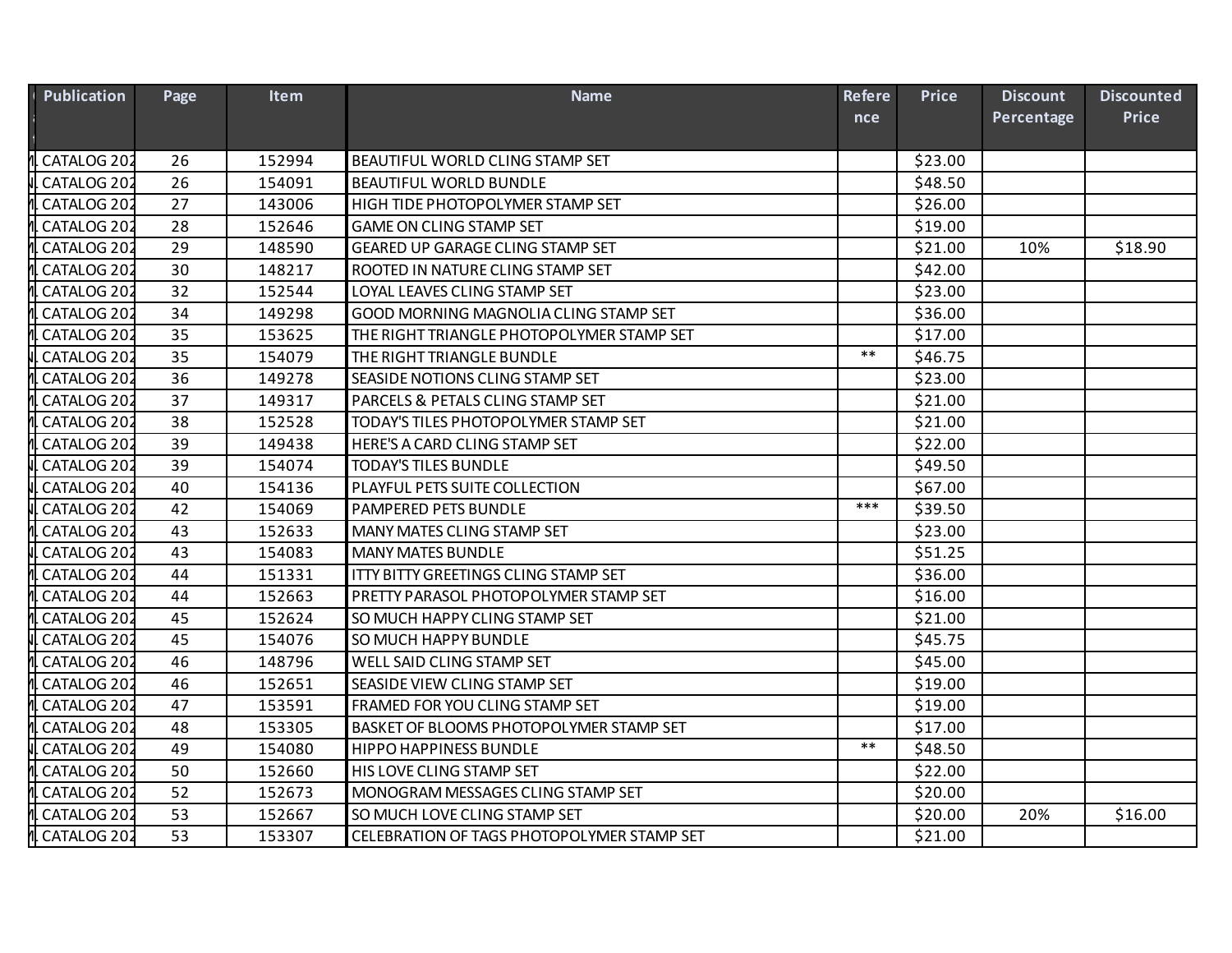| <b>Publication</b> | Page | Item   | <b>Name</b>                                   | <b>Refere</b> | <b>Price</b> | <b>Discount</b> | <b>Discounted</b> |
|--------------------|------|--------|-----------------------------------------------|---------------|--------------|-----------------|-------------------|
|                    |      |        |                                               | nce           |              | Percentage      | <b>Price</b>      |
|                    |      |        |                                               |               |              |                 |                   |
| CATALOG 202        | 54   | 153303 | ZOO GLOBE PHOTOPOLYMER STAMP SET              |               | \$17.00      |                 |                   |
| CATALOG 202        | 55   | 152627 | <b>BORDERS ABOUND CLING STAMP SET</b>         |               | \$21.00      |                 |                   |
| CATALOG 202        | 56   | 151650 | MY MEADOW PHOTOPOLYMER STAMP SET              |               | \$21.00      |                 |                   |
| CATALOG 202        | 57   | 150285 | RUSTIC RETREAT CLING STAMP SET                |               | \$24.00      |                 |                   |
| CATALOG 202        | 57   | 150541 | PEACEFUL BOUGHS CLING STAMP SET               |               | \$23.00      |                 |                   |
| CATALOG 202        | 58   | 150483 | SNOW FRONT PHOTOPOLYMER STAMP SET             |               | \$22.00      |                 |                   |
| CATALOG 202        | 58   | 150503 | STILL SCENES CLING STAMP SET                  |               | \$22.00      |                 |                   |
| CATALOG 202        | 60   | 150469 | TOILE CHRISTMAS CLING STAMP SET               |               | \$24.00      |                 |                   |
| CATALOG 202        | 61   | 151359 | WINTER WOODS CLING STAMP SET                  |               | \$23.00      |                 |                   |
| CATALOG 202        | 62   | 150513 | <b>ITTY BITTY CHRISTMAS CLING STAMP SET</b>   |               | \$22.00      |                 |                   |
| CATALOG 202        | 63   | 150508 | TAGS TAGS TAGS PHOTOPOLYMER STAMP SET         |               | \$21.00      |                 |                   |
| CATALOG 202        | 64   | 152488 | ORNATE GARDEN DESIGNER SERIES PAPER           |               | \$15.00      | 60%             | \$6.00            |
| CATALOG 202        | 64   | 154153 | ORNATE GARDEN SUITE COLLECTION                |               | \$136.75     |                 |                   |
| CATALOG 202        | 66   | 154115 | <b>ORNATE THANKS BUNDLE</b>                   | $***$         | \$46.75      |                 |                   |
| CATALOG 202        | 67   | 152572 | ORNATE STYLE CLING STAMP SET                  |               | \$21.00      |                 |                   |
| CATALOG 202        | 67   | 154119 | ORNATE STYLE BUNDLE                           | $***$         | \$52.00      |                 |                   |
| CATALOG 202        | 68   | 148732 | <b>STRONG &amp; BEAUTIFUL CLING STAMP SET</b> |               | \$25.00      |                 |                   |
| CATALOG 202        | 69   | 148626 | MEANT TO BE CLING STAMP SET                   |               | \$24.00      |                 |                   |
| CATALOG 202        | 70   | 152575 | FLOWERING BLOOMS CLING STAMP SET              |               | \$21.00      |                 |                   |
| CATALOG 202        | 70   | 154120 | FLOWERING BLOOMS BUNDLE                       |               | \$46.75      |                 |                   |
| CATALOG 202        | 71   | 149383 | PATH OF PETALS PHOTOPOLYMER STAMP SET         |               | \$22.00      |                 |                   |
| CATALOG 202        | 72   | 148223 | <b>HEALING HUGS CLING STAMP SET</b>           |               | \$21.00      |                 |                   |
| CATALOG 202        | 73   | 152584 | ROUND OF APPLAUSE CLING STAMP SET             |               | \$20.00      | 20%             | \$16.00           |
| CATALOG 202        | 73   | 151345 | DANDELION WISHES CLING STAMP SET              |               | \$20.00      |                 |                   |
| CATALOG 202        | 74   | 151691 | SO SENTIMENTAL CLING STAMP SET                |               | \$22.00      |                 |                   |
| CATALOG 202        | 74   | 153828 | SO SENTIMENTAL BUNDLE                         | $***$         | \$48.50      |                 |                   |
| CATALOG 202        | 75   | 151417 | HEARTFELT PHOTOPOLYMER STAMP SET              |               | \$17.00      | 20%             | \$13.60           |
| CATALOG 202        | 75   | 153775 | <b>HEARTFELT BUNDLE</b>                       | $***$         | \$45.75      |                 |                   |
| CATALOG 202        | 76   | 151427 | HEART TO HEART PHOTOPOLYMER STAMP SET         |               | \$17.00      |                 |                   |
| CATALOG 202        | 77   | 148726 | BEAUTY ABOUNDS CLING STAMP SET                |               | \$23.00      |                 |                   |
| CATALOG 202        | 77   | 149364 | A LITTLE LACE CLING STAMP SET                 |               | \$21.00      |                 |                   |
| CATALOG 202        | 78   | 152578 | MASSIVE THANKS CLING STAMP SET                |               | \$22.00      |                 |                   |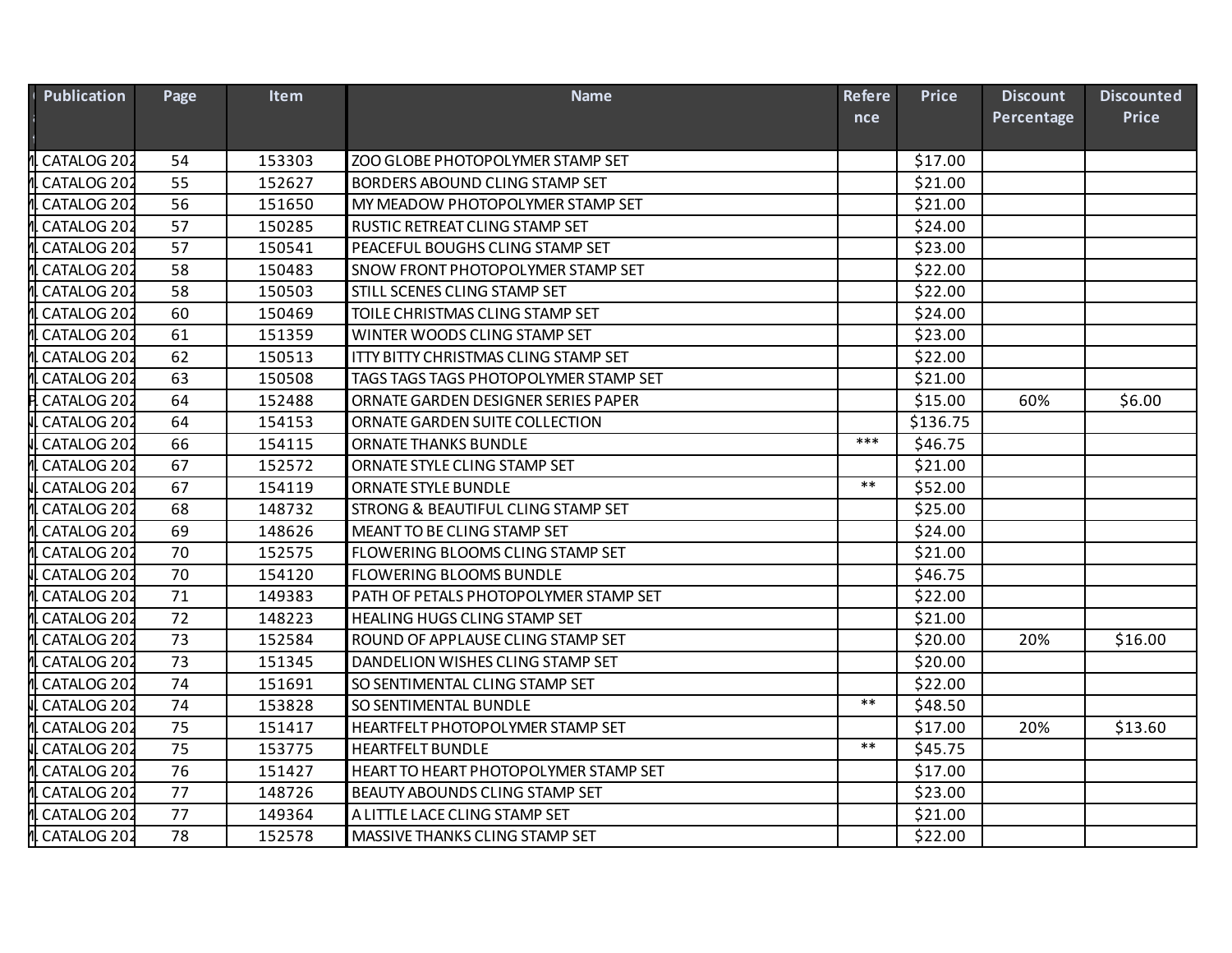| <b>Publication</b> | Page | Item   | <b>Name</b>                                  | <b>Refere</b> | <b>Price</b> | <b>Discount</b> | <b>Discounted</b> |
|--------------------|------|--------|----------------------------------------------|---------------|--------------|-----------------|-------------------|
|                    |      |        |                                              | nce           |              | Percentage      | <b>Price</b>      |
|                    |      |        |                                              |               |              |                 |                   |
| CATALOG 202        | 79   | 148580 | <b>BUTTERFLY GALA PHOTOPOLYMER STAMP SET</b> |               | \$21.00      |                 |                   |
| CATALOG 202        | 79   | 152637 | SEE THE GOOD CLING STAMP SET                 |               | \$21.00      |                 |                   |
| CATALOG 202        | 80   | 151479 | LAST A LIFETIME CLING STAMP SET              |               | \$23.00      |                 |                   |
| CATALOG 202        | 80   | 151485 | SO INVITING PHOTOPOLYMER STAMP SET           |               | \$16.00      |                 |                   |
| CATALOG 202        | 81   | 152621 | POSTED FOR YOU CLING STAMP SET               |               | \$17.00      |                 |                   |
| CATALOG 202        | 81   | 154075 | POSTED FOR YOU BUNDLE                        | $***$         | \$31.50      |                 |                   |
| CATALOG 202        | 82   | 154129 | PEONY GARDEN SUITE COLLECTION                |               | \$97.50      |                 |                   |
| CATALOG 202        | 84   | 154056 | PRIZED PEONY BUNDLE                          | ***           | \$57.50      |                 |                   |
| CATALOG 202        | 86   | 151513 | <b>GRACE'S GARDEN PHOTOPOLYMER STAMP SET</b> |               | \$18.00      |                 |                   |
| CATALOG 202        | 88   | 152509 | COMFORT & HOPE CLING STAMP SET               |               | \$21.00      | 20%             | \$16.80           |
| CATALOG 202        | 89   | 147678 | COUNTRY HOME PHOTOPOLYMER STAMP SET          |               | \$21.00      |                 |                   |
| CATALOG 202        | 89   | 150581 | HARVEST HELLOS CLING STAMP SET               |               | \$21.00      |                 |                   |
| CATALOG 202        | 90   | 152512 | RIDICULOUSLY AWESOME CLING STAMP SET         |               | \$22.00      |                 |                   |
| CATALOG 202        | 91   | 154061 | NOTHING'S BETTER THAN BUNDLE                 | $***$ /***    | \$46.75      |                 |                   |
| CATALOG 202        | 93   | 151643 | SPECIAL SOMEONE PHOTOPOLYMER STAMP SET       |               | \$17.00      |                 |                   |
| CATALOG 202        | 94   | 154126 | WHALE OF A TIME SUITE COLLECTION             |               | \$65.50      |                 |                   |
| CATALOG 202        | 96   | 154053 | <b>WHALE DONE BUNDLE</b>                     | $**$          | \$31.50      |                 |                   |
| CATALOG 202        | 98   | 149406 | DINO DAYS PHOTOPOLYMER STAMP SET             |               | \$21.00      |                 |                   |
| CATALOG 202        | 98   | 149408 | WILDLY HAPPY CLING STAMP SET                 |               | \$21.00      |                 |                   |
| CATALOG 202        | 99   | 152496 | MOVING ALONG PHOTOPOLYMER STAMP SET          |               | \$17.00      |                 |                   |
| CATALOG 202        | 100  | 154137 | PLAYING WITH PATTERNS SUITE COLLECTION       |               | \$82.50      |                 |                   |
| CATALOG 202        | 102  | 152523 | PATTERN PLAY PHOTOPOLYMER STAMP SET          |               | \$16.00      |                 |                   |
| CATALOG 202        | 102  | 154087 | <b>PATTERN PLAY BUNDLE</b>                   | $***$         | \$45.00      |                 |                   |
| CATALOG 202        | 104  | 152533 | HOORAY TO YOU CLING STAMP SET                |               | \$17.00      |                 |                   |
| CATALOG 202        | 104  | 152536 | ZANY ZEBRAS CLING STAMP SET                  |               | \$19.00      |                 |                   |
| CATALOG 202        | 106  | 149379 | FAMILY PARTY PHOTOPOLYMER STAMP SET          |               | \$22.00      |                 |                   |
| CATALOG 202        | 107  | 148618 | ITTY BITTY BIRTHDAYS CLING STAMP SET         |               | \$23.00      |                 |                   |
| CATALOG 202        | 108  | 154143 | FOREVER GREENERY SUITE COLLECTION            |               | \$105.00     |                 |                   |
| CATALOG 202        | 110  | 154094 | <b>FOREVER FERN BUNDLE</b>                   | ***           | \$54.00      |                 |                   |
| CATALOG 202        | 111  | 152592 | SENDING SUNSHINE PHOTOPOLYMER STAMP SET      |               | \$17.00      |                 |                   |
| CATALOG 202        | 112  | 149231 | <b>BAND TOGETHER CLING STAMP SET</b>         |               | \$23.00      |                 |                   |
| CATALOG 202        | 112  | 151622 | BY THE DOCK CLING STAMP SET                  |               | \$22.00      |                 |                   |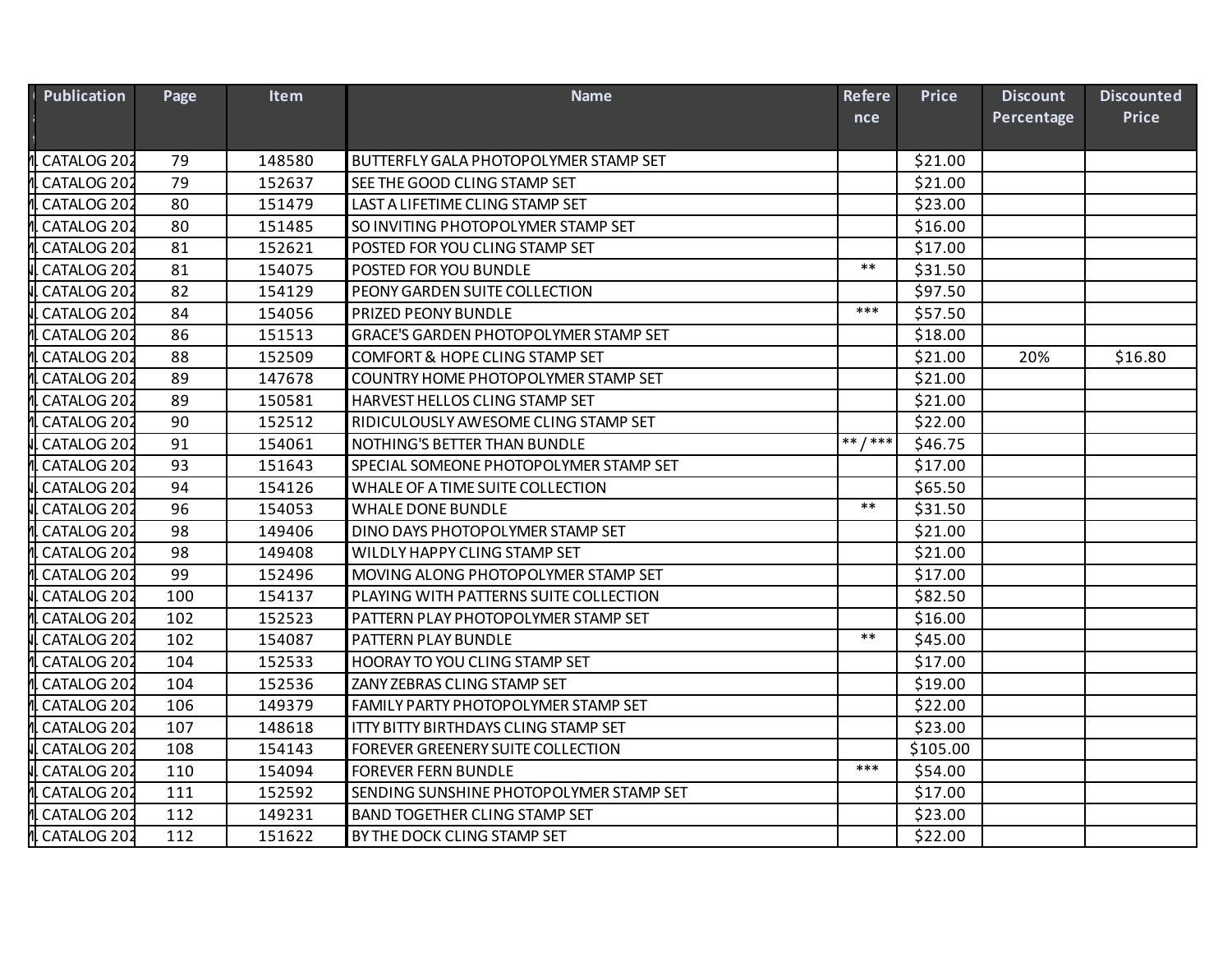| <b>Publication</b> | Page | Item   | <b>Name</b>                                    | <b>Refere</b> | <b>Price</b> | <b>Discount</b> | <b>Discounted</b> |
|--------------------|------|--------|------------------------------------------------|---------------|--------------|-----------------|-------------------|
|                    |      |        |                                                | nce           |              | Percentage      | <b>Price</b>      |
|                    |      |        |                                                |               |              |                 |                   |
| CATALOG 202        | 113  | 152594 | EMBRACE EACH MOMENT CLING STAMP SET            |               | \$22.00      |                 |                   |
| CATALOG 202        | 115  | 149252 | BEAUTIFUL FRIENDSHIP PHOTOPOLYMER STAMP SET    |               | \$22.00      |                 |                   |
| CATALOG 202        | 116  | 149229 | <b>BLOOM &amp; GROW PHOTOPOLYMER STAMP SET</b> |               | \$26.00      |                 |                   |
| CATALOG 202        | 117  | 152589 | FIELD OF FLOWERS PHOTOPOLYMER STAMP SET        |               | \$17.00      |                 |                   |
| CATALOG 202        | 117  | 154108 | FIELD OF FLOWERS BUNDLE                        |               | \$36.00      |                 |                   |
| CATALOG 202        | 118  | 149450 | FLORAL ESSENCE PHOTOPOLYMER STAMP SET          |               | \$17.00      | 40%             | \$10.20           |
| CATALOG 202        | 118  | 149268 | INSPIRING IRIS PHOTOPOLYMER STAMP SET          |               | \$21.00      |                 |                   |
| CATALOG 202        | 119  | 149306 | WOVEN HEIRLOOMS CLING STAMP SET                |               | \$24.00      |                 |                   |
| CATALOG 202        | 120  | 154107 | <b>BIRDS &amp; BRANCHES BUNDLE</b>             | $***$         | \$46.75      |                 |                   |
| CATALOG 202        | 121  | 154112 | ALL THINGS FABULOUS BUNDLE                     | $\ast\ast$    | \$47.50      |                 |                   |
| CATALOG 202        | 122  | 154147 | IN GOOD TASTE SUITE COLLECTION                 |               | \$85.00      |                 |                   |
| CATALOG 202        | 124  | 154098 | <b>TASTEFUL TOUCHES BUNDLE</b>                 | $***$         | \$48.50      |                 |                   |
| CATALOG 202        | 125  | 146519 | SWIRLY FRAMES PHOTOPOLYMER STAMP SET           |               | \$21.00      |                 |                   |
| CATALOG 202        | 126  | 152530 | FANCY PHRASES CLING STAMP SET                  |               | \$22.00      |                 |                   |
| CATALOG 202        | 126  | 154090 | <b>FANCY PHRASES BUNDLE</b>                    | $***$         | \$40.50      |                 |                   |
| CATALOG 202        | 127  | 152587 | ARRANGE A WREATH PHOTOPOLYMER STAMP SET        |               | \$22.00      |                 |                   |
| CATALOG 202        | 127  | 154109 | ARRANGE A WREATH BUNDLE                        |               | \$54.00      |                 |                   |
| CATALOG 202        | 128  | 149237 | FRIEND LIKE YOU PHOTOPOLYMER STAMP SET         |               | \$21.00      |                 |                   |
| CATALOG 202        | 129  | 146386 | WATERFRONT PHOTOPOLYMER STAMP SET              |               | \$17.00      |                 |                   |
| CATALOG 202        | 129  | 149247 | <b>GARDEN SHED CLING STAMP SET</b>             |               | \$23.00      |                 |                   |
| CATALOG 202        | 130  | 154150 | ARTISTRY BLOOMS SUITE COLLECTION               |               | \$73.00      |                 |                   |
| CATALOG 202        | 132  | 154101 | HAND-DRAWN BLOOMS BUNDLE                       | $***$         | \$48.50      |                 |                   |
| CATALOG 202        | 133  | 154104 | <b>BEST YEAR BUNDLE</b>                        | $***$         | \$57.50      |                 |                   |
| CATALOG 202        | 134  | 152618 | WALK IN THE WOODS CLING STAMP SET              |               | \$21.00      |                 |                   |
| CATALOG 202        | 135  | 152609 | FIELD JOURNAL CLING STAMP SET                  |               | \$22.00      | 10%             | \$19.80           |
| CATALOG 202        | 136  | 149223 | SILHOUETTE SCENES CLING STAMP SET              |               | \$23.00      |                 |                   |
| CATALOG 202        | 136  | 152612 | TEXTURED ESSENTIALS CLING STAMP SET            |               | \$23.00      |                 |                   |
| CATALOG 202        | 137  | 153217 | PALLET THOUGHTS CLING STAMP SET                |               | \$22.00      |                 |                   |
| CATALOG 202        | 138  | 152547 | CAMOUFLAGE CLING STAMP SET                     |               | \$17.00      | 20%             | \$13.60           |
| CATALOG 202        | 138  | 147797 | <b>BUFFALO CHECK WOOD-MOUNT STAMP SET</b>      |               | \$21.00      |                 |                   |
| CATALOG 202        | 138  | 149259 | BIRCH WOOD-MOUNT STAMP SET                     |               | \$21.00      |                 |                   |
| CATALOG 202        | 138  | 149262 | ALL WIRED UP CLING STAMP SET                   |               | \$17.00      |                 |                   |
|                    |      |        |                                                |               |              |                 |                   |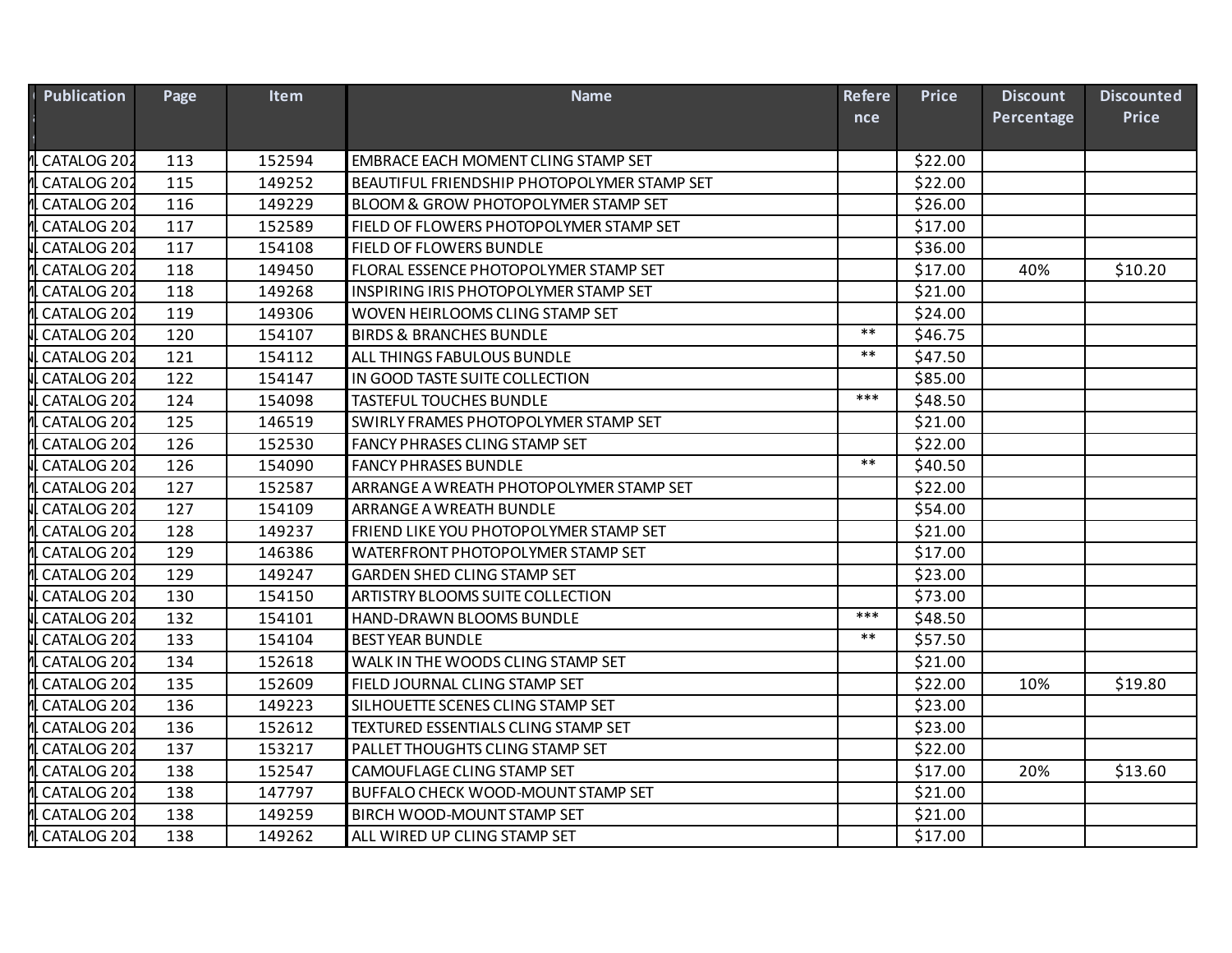| <b>Publication</b> | Page | Item   | <b>Name</b>                                                       | <b>Refere</b> | <b>Price</b> | <b>Discount</b> | <b>Discounted</b> |
|--------------------|------|--------|-------------------------------------------------------------------|---------------|--------------|-----------------|-------------------|
|                    |      |        |                                                                   | nce           |              | Percentage      | <b>Price</b>      |
|                    |      |        |                                                                   |               |              |                 |                   |
| CATALOG 202        | 138  | 149265 | ALL WIRED UP WOOD-MOUNT STAMP SET                                 |               | \$21.00      |                 |                   |
| CATALOG 202        | 138  | 151372 | <b>BUFFALO CHECK CLING STAMP SET</b>                              |               | \$17.00      |                 |                   |
| CATALOG 202        | 138  | 153494 | CAMOUFLAGE WOOD STAMP SET                                         |               | \$21.00      |                 |                   |
| CATALOG 202        | 138  | 153693 | STACKED STONE WOOD-MOUNT STAMP SET                                |               | \$21.00      |                 |                   |
| CATALOG 202        | 138  | 154159 | DRYBRUSH WOOD-MOUNT STAMP SET                                     |               | \$21.00      |                 |                   |
| CATALOG 202        | 139  | 146676 | MAKE A DIFFERENCE PHOTOPOLYMER STAMP SET                          |               | \$27.00      | 20%             | \$21.60           |
| CATALOG 202        | 142  | 154888 | MANGO MELODY STAMPIN' BLENDS COMBO PACK                           |               | \$9.00       | 10%             | \$8.10            |
| CATALOG 202        | 142  | 154898 | RICH RAZZLEBERRY STAMPIN' BLENDS COMBO PACK                       |               | \$9.00       |                 |                   |
| CATALOG 202        | 143  | 154895 | PRETTY PEACOCK STAMPIN' BLENDS COMBO PACK                         |               | \$9.00       | 20%             | \$7.20            |
| CATALOG 202        | 143  | 154901 | SEASIDE SPRAY STAMPIN' BLENDS COMBO PACK                          |               | \$9.00       | 20%             | \$7.20            |
| CATALOG 202        | 143  | 154896 | PURPLE POSY STAMPIN' BLENDS COMBO PACK                            |               | \$9.00       | 40%             | \$5.40            |
| CATALOG 202        | 143  | 150080 | ROCOCO ROSE CLASSIC STAMPIN' PAD                                  |               | \$7.50       |                 |                   |
| CATALOG 202        | 143  | 150083 | PRETTY PEACOCK CLASSIC STAMPIN' PAD                               |               | \$7.50       |                 |                   |
| CATALOG 202        | 143  | 150085 | SEASIDE SPRAY CLASSIC STAMPIN' PAD                                |               | \$7.50       |                 |                   |
| CATALOG 202        | 143  | 150086 | TERRACOTTA TILE CLASSIC STAMPIN' PAD                              |               | \$7.50       |                 |                   |
| CATALOG 202        | 143  | 150089 | ROCOCO ROSE CLASSIC STAMPIN' INK REFILL                           |               | \$3.75       |                 |                   |
| CATALOG 202        | 143  | 150090 | PRETTY PEACOCK CLASSIC STAMPIN' INK REFILL                        |               | \$3.75       |                 |                   |
| CATALOG 202        | 143  | 150092 | SEASIDE SPRAY CLASSIC STAMPIN' INK REFILL                         |               | \$3.75       |                 |                   |
| CATALOG 202        | 143  | 150093 | TERRACOTTA TILE CLASSIC STAMPIN' INK REFILL                       |               | \$3.75       |                 |                   |
| CATALOG 202        | 143  | 150880 | PRETTY PEACOCK 8-1/2" X 11" CARDSTOCK                             |               | \$8.75       |                 |                   |
| CATALOG 202        | 143  | 150881 | PURPLE POSY 8-1/2" X 11" CARDSTOCK                                |               | \$8.75       |                 |                   |
| CATALOG 202        | 143  | 150882 | ROCOCO ROSE 8-1/2" X 11" CARDSTOCK                                |               | \$8.75       |                 |                   |
| CATALOG 202        | 143  | 150883 | SEASIDE SPRAY 8-1/2" X 11" CARDSTOCK                              |               | \$8.75       |                 |                   |
| CATALOG 202        | 143  | 150884 | TERRACOTTA TILE 8-1/2" X 11" CARDSTOCK                            |               | \$8.75       |                 |                   |
| CATALOG 202        | 143  | 154900 | ROCOCO ROSE STAMPIN' BLENDS COMBO PACK                            |               | \$9.00       |                 |                   |
| CATALOG 202        | 144  | 152485 | NEUTRALS 6" X 6" (15.2 X 15.2 CM) DESIGNER SERIES PAPER           |               | \$11.50      | 10%             | \$10.35           |
| CATALOG 202        | 144  | 150079 | 2019-2021 IN COLOR STAMPIN' WRITE MARKERS                         |               | \$15.00      | 20%             | \$12.00           |
| CATALOG 202        | 144  | 149701 | 2019-2021 IN COLOR 8-1/2" X 11" CARDSTOCK                         |               | \$9.00       |                 |                   |
| CATALOG 202        | 144  | 149703 | 2019-2021 IN COLOR 12" X 12" (30.5 X 30.5 CM) CARDSTOCK           |               | \$12.75      |                 |                   |
| CATALOG 202        | 144  | 153070 | 2020-2022 IN COLOR 6" X 6" (15.2 X 15.2 CM) DESIGNER SERIES PAPER |               | \$11.50      |                 |                   |
| CATALOG 202        | 144  | 153072 | SUBTLES 6" X 6" (15.2 X 15.2 CM) DESIGNER SERIES PAPER            |               | \$11.50      |                 |                   |
| CATALOG 202        | 144  | 153073 | REGALS 6" X 6" (15.2 X 15.2 CM) DESIGNER SERIES PAPER             |               | \$11.50      |                 |                   |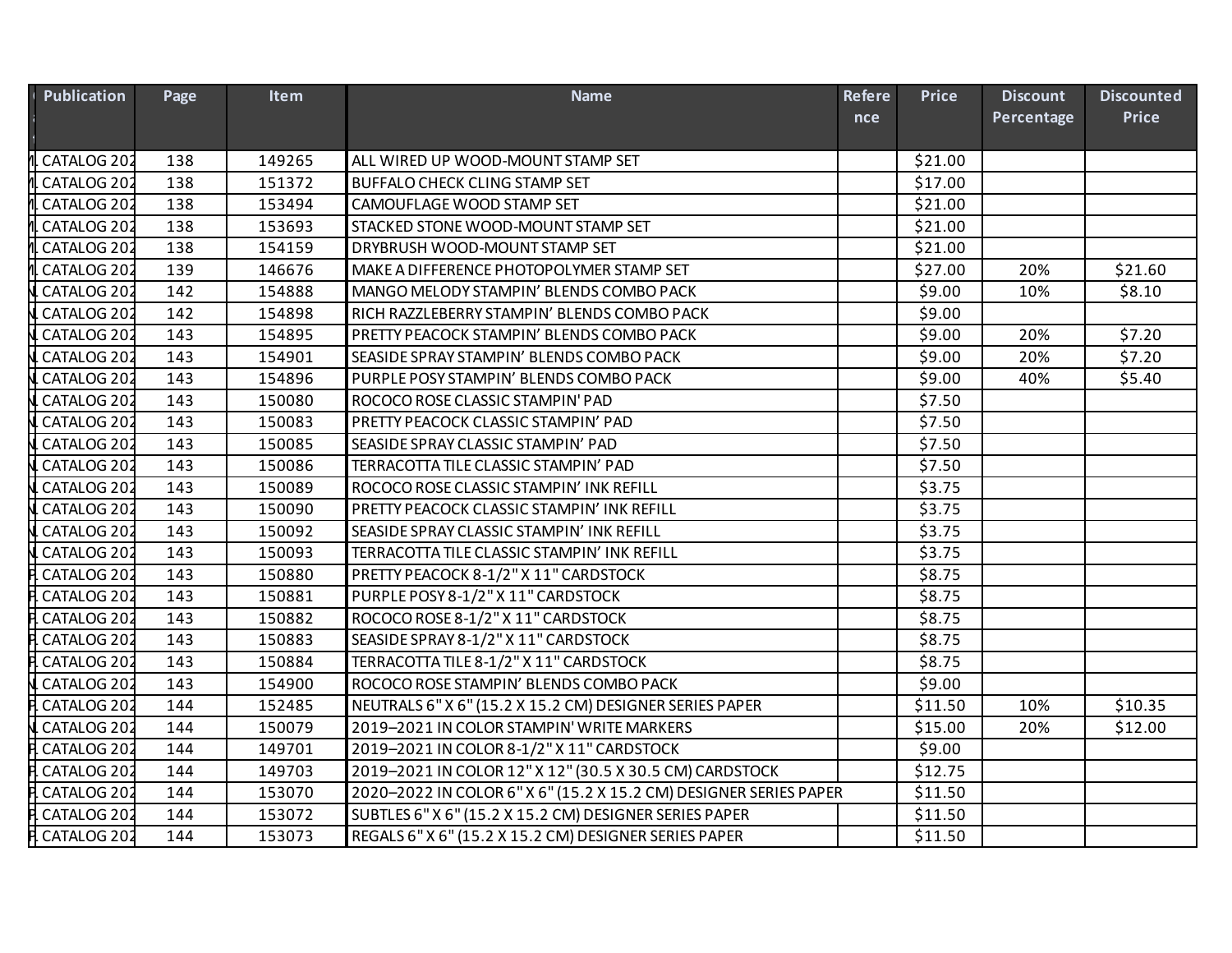| <b>Publication</b>     | Page | <b>Item</b> | <b>Name</b>                                                             | <b>Refere</b> | <b>Price</b> | <b>Discount</b> | <b>Discounted</b> |
|------------------------|------|-------------|-------------------------------------------------------------------------|---------------|--------------|-----------------|-------------------|
|                        |      |             |                                                                         | nce           |              | Percentage      | <b>Price</b>      |
| CATALOG 202            | 144  | 155349      | 2019-2021 IN COLOR CLASSIC STAMPIN' PADS                                |               | \$27.00      |                 |                   |
| CATALOG 202            | 146  | 109129      | <b>GOLD STAMPIN' EMBOSS POWDER</b>                                      |               | \$6.00       |                 |                   |
| CATALOG <sub>202</sub> | 146  | 109130      | <b>CLEAR STAMPIN' EMBOSS POWDER</b>                                     |               | \$6.00       |                 |                   |
| CATALOG 202            | 146  | 109131      | SILVER STAMPIN' EMBOSS POWDER                                           |               | \$6.00       |                 |                   |
| CATALOG 202            | 146  | 109132      | WHITE STAMPIN' EMBOSS POWDER                                            |               | \$6.00       |                 |                   |
| CATALOG 202            | 147  | 141337      |                                                                         |               | \$4.00       | 20%             | \$3.20            |
| CATALOG 202            | 147  | 141714      | <b>STAMPING SPONGES</b><br><b>SPONGE BRAYERS</b>                        |               | \$8.00       | 20%             | \$6.40            |
|                        |      |             | <b>CHAMPAGNE MIST SHIMMER PAINT</b>                                     |               |              |                 |                   |
| CATALOG 202            | 147  | 147044      |                                                                         |               | \$8.00       | 40%             | \$4.80            |
| CATALOG 202            | 147  | 147046      | FROST WHITE SHIMMER PAINT                                               |               | \$8.00       |                 |                   |
| CATALOG 202            | 148  | 152492      | FOREVER GREENERY DESIGNER SERIES PAPER                                  |               | \$11.50      | 20%             | \$9.20            |
| CATALOG 202            | 148  | 152495      | ARTISTRY BLOOMS DESIGNER SERIES PAPER                                   |               | \$11.50      | 20%             | \$9.20            |
| CATALOG 202            | 148  | 152486      | FLOWERS FOR EVERY SEASON 6" X 6" (15.2 X 15.2 CM) DESIGNER SERIES PAPER |               | \$11.50      | 40%             | \$6.90            |
| CATALOG 202            | 149  | 152483      | PEONY GARDEN DESIGNER SERIES PAPER                                      |               | \$11.50      | 20%             | \$9.20            |
| CATALOG 202            | 149  | 152489      | PLAYFUL PETS DESIGNER SERIES PAPER                                      |               | \$11.50      |                 |                   |
| CATALOG 202            | 149  | 152490      | PLAYING WITH PATTERNS 6" X 6" (15.2 X 15.2 CM) DESIGNER SERIES PAPER    |               | \$11.50      |                 |                   |
| CATALOG 202            | 150  | 152487      | BRIGHTS 6" X 6" (15.2 X 15.2 CM) DESIGNER SERIES PAPER                  |               | \$11.50      | 10%             | \$10.35           |
| CATALOG 202            | 150  | 153071      | 2019-2021 IN COLOR 6" X 6" (15.2 X 15.2 CM) DESIGNER SERIES PAPER       |               | \$11.50      | 20%             | \$9.20            |
| CATALOG 202            | 150  | 152491      | WORLD OF GOOD SPECIALTY DESIGNER SERIES PAPER                           |               | \$15.00      | 40%             | \$9.00            |
| CATALOG 202            | 150  | 152460      | WHALE OF A TIME DESIGNER SERIES PAPER                                   |               | \$11.50      |                 |                   |
| CATALOG 202            | 152  | 141699      | <b>CLEAR TINY TREAT BOXES</b>                                           |               | \$7.50       | 20%             | \$6.00            |
| CATALOG 202            | 152  | 144645      | MINI PIZZA BOXES                                                        |               | \$6.00       | 20%             | \$4.80            |
| CATALOG 202            | 152  | 152493      | FOREVER GOLD LASER-CUT SPECIALTY PAPER                                  |               | \$15.00      | 20%             | \$12.00           |
| CATALOG 202            | 152  | 149492      | MINI SHIPPING BOXES                                                     |               | \$5.00       | 40%             | \$3.00            |
| CATALOG 202            | 152  | 152068      | <b>GOLD MINI PIZZA BOXES</b>                                            |               | \$7.00       | 40%             | \$4.20            |
| CATALOG 202            | 153  | 144748      | <b>CHAMPAGNE FOIL SHEETS</b>                                            |               | \$5.00       | 20%             | \$4.00            |
| CATALOG 202            | 153  | 153057      | <b>BRASS FOIL SHEETS</b>                                                |               | \$5.00       | 20%             | \$4.00            |
| CATALOG 202            | 153  | 153557      | <b>COLOR VELVETEEN PAPER PACK</b>                                       |               | \$10.00      | 40%             | \$6.00            |
| CATALOG 202            | 153  | 132178      | <b>SILVER FOIL SHEETS</b>                                               |               | \$5.00       |                 |                   |
| CATALOG 202            | 154  | 153101      | FLOWERS FOR EVERY SEASON MEMORIES & MORE CARDS & ENVELOPES              |               | \$11.00      | 20%             | \$8.80            |
| CATALOG 202            | 155  | 153058      | FLOWERS FOR EVERY SEASON MEMORIES & MORE CARD PACK                      |               | \$11.00      | 60%             | \$4.40            |
| CATALOG 202            | 155  | 153600      | WORLD OF GOOD MEMORIES & MORE CARD PACK                                 |               | \$11.00      | 60%             | \$4.40            |
| CATALOG 202            | 156  | 152474      | <b>GOLD HOOPS EMBELLISHMENTS</b>                                        |               | \$7.50       | 10%             | \$6.75            |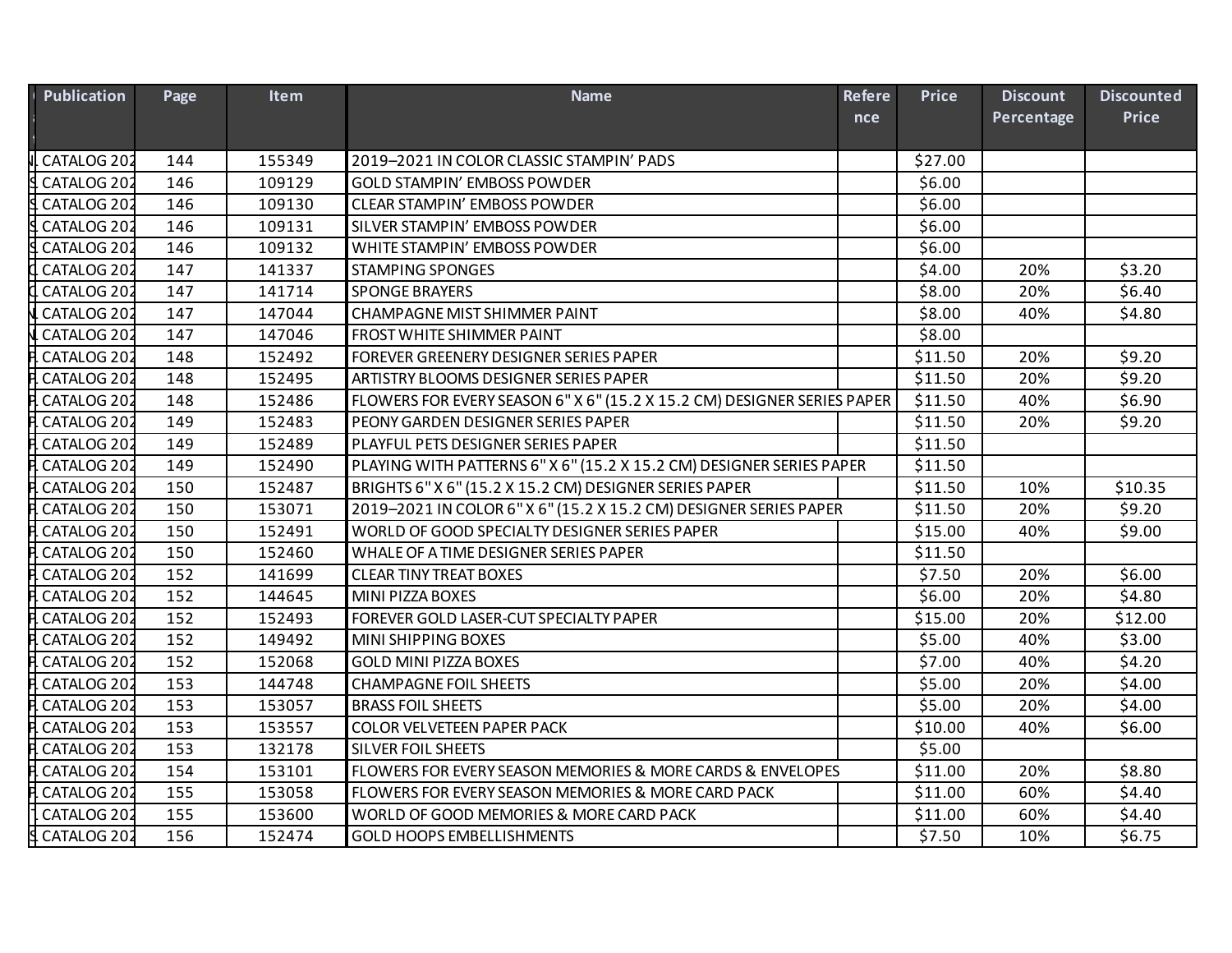| <b>Publication</b> | Page | <b>Item</b> | <b>Name</b>                                          | <b>Refere</b> | <b>Price</b> | <b>Discount</b> | <b>Discounted</b> |
|--------------------|------|-------------|------------------------------------------------------|---------------|--------------|-----------------|-------------------|
|                    |      |             |                                                      | nce           |              | Percentage      | <b>Price</b>      |
|                    |      |             |                                                      |               |              |                 |                   |
| CATALOG 202        | 156  | 147801      | FROSTED & CLEAR EPOXY DROPLETS                       |               | \$9.00       |                 |                   |
| CATALOG 202        | 157  | 152481      | <b>BUTTERFLY GEMS</b>                                |               | \$6.50       | 40%             | \$3.90            |
| CATALOG 202        | 157  | 150430      | STAR DESIGNER ELEMENTS                               |               | \$9.00       | 60%             | \$3.60            |
| CATALOG 202        | 157  | 152471      | ANTIQUED CORNERS & SLIDES ELEMENTS                   |               | \$8.50       | 60%             | \$3.40            |
| CATALOG 202        | 157  | 149498      | WOVEN THREADS SEQUIN ASSORTMENT                      |               | \$5.00       |                 |                   |
| CATALOG 202        | 157  | 152155      | <b>GOLD GLITTER ENAMEL DOTS</b>                      |               | \$8.00       |                 |                   |
| CATALOG 202        | 158  | 152461      | WHALE OF A TIME SEQUINS                              |               | \$6.50       | 20%             | \$5.20            |
| CATALOG 202        | 158  | 152465      | PLAYFUL PETS TRINKETS                                |               | \$8.50       | 20%             | \$6.80            |
| CATALOG 202        | 158  | 153645      | FLOWERS FOR EVERY SEASON GEMS                        |               | \$6.50       | 20%             | \$5.20            |
| CATALOG 202        | 158  | 150442      | SNOW GLOBE SHAKER DOME                               |               | \$6.50       | 60%             | \$2.60            |
| CATALOG 202        | 158  | 152476      | IN GOOD TASTE ELEMENTS                               |               | \$6.50       | 60%             | \$2.60            |
| CATALOG 202        | 158  | 152480      | 2020-2022 IN COLOR ENAMEL DOTS                       |               | \$8.00       |                 |                   |
| CATALOG 202        | 160  | 146912      | WHISPER WHITE 5/8" (1.6 CM) POLKA DOT TULLE RIBBON   |               | \$7.50       | 10%             | \$6.75            |
| CATALOG 202        | 160  | 153622      | BUMBLEBEE 2020-2022 IN COLOR RIBBON                  |               | \$6.00       | 10%             | \$5.40            |
| CATALOG 202        | 160  | 150446      | SEASIDE SPRAY 1/4" (6.4 MM) METALLIC RIBBON          |               | \$7.00       | 20%             | \$5.60            |
| CATALOG 202        | 160  | 152482      | CINNAMON CIDER 2020-2022 IN COLOR RIBBON             |               | \$6.00       | 20%             | \$4.80            |
| CATALOG 202        | 160  | 153624      | MISTY MOONLIGHT 2020-2022 IN COLOR RIBBON            |               | \$6.00       | 20%             | \$4.80            |
| CATALOG 202        | 160  | 153621      | JUST JADE 2020-2022 IN COLOR RIBBON                  |               | \$6.00       | 40%             | \$3.60            |
| CATALOG 202        | 160  | 153623      | MAGENTA MADNESS 2020-2022 IN COLOR RIBBON            |               | \$6.00       | 40%             | \$3.60            |
| CATALOG 202        | 160  | 149587      | ROCOCO ROSE 1/2" (1.3 CM) GATHERED RIBBON            |               | \$8.50       | 60%             | \$3.40            |
| CATALOG 202        | 160  | 152479      | ORNATE GARDEN RIBBON COMBO PACK                      |               | \$7.00       | 60%             | \$2.80            |
| CATALOG 202        | 161  | 144146      | GOLD 3/8" (1 CM) METALLIC EDGE RIBBON                |               | \$7.00       | 10%             | \$6.30            |
| CATALOG 202        | 161  | 152468      | PLAYING WITH PATTERNS RIBBON COMBO PACK              |               | \$10.50      | 10%             | \$9.45            |
| CATALOG 202        | 161  | 147808      | 3/16" (4.8 MM) BRAIDED LINEN TRIM                    |               | \$7.00       | 20%             | \$5.60            |
| CATALOG 202        | 161  | 152475      | FOREVER GREENERY TRIM COMBO PACK                     |               | \$9.00       | 20%             | \$7.20            |
| CATALOG 202        | 161  | 149705      | TERRACOTTA TILE 1/2" (1.3 CM) SCALLOPED LINEN RIBBON |               | \$8.00       | 40%             | \$4.80            |
| CATALOG 202        | 161  | 149704      | ROCOCO ROSE 1/2" (1.3 CM) SCALLOPED LINEN RIBBON     |               | \$8.00       | 60%             | \$3.20            |
| CATALOG 202        | 161  | 149706      | PURPLE POSY 1/2" (1.3 CM) SCALLOPED LINEN RIBBON     |               | \$8.00       | 60%             | \$3.20            |
| CATALOG 202        | 161  | 149707      | SEASIDE SPRAY 1/2" (1.3 CM) SCALLOPED LINEN RIBBON   |               | \$8.00       | 60%             | \$3.20            |
| CATALOG 202        | 161  | 149751      | PRETTY PEACOCK 1/2" (1.3 CM) SCALLOPED LINEN RIBBON  |               | \$8.00       | 60%             | \$3.20            |
| CATALOG 202        | 161  | 151311      | DAFFODIL DELIGHT 1/4" (6.4 MM) RUCHED RIBBON         |               | \$7.50       | 60%             | \$3.00            |
| CATALOG 202        | 161  | 144213      | SILVER 3/8" (1 CM) METALLIC EDGE RIBBON              |               | \$7.00       |                 |                   |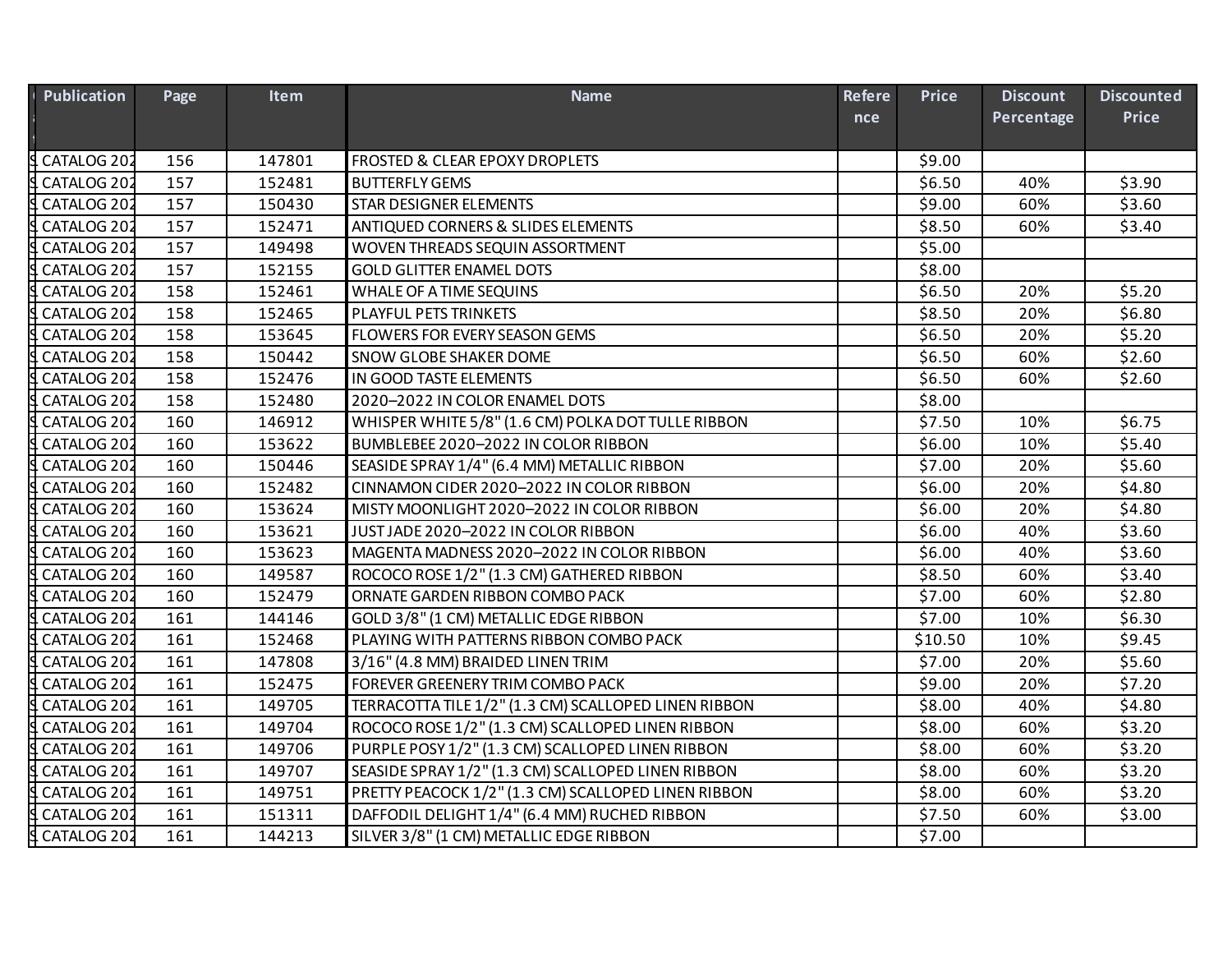| <b>Publication</b>     | Page | <b>Item</b> | <b>Name</b>                              | <b>Refere</b> | <b>Price</b> | <b>Discount</b> | <b>Discounted</b> |
|------------------------|------|-------------|------------------------------------------|---------------|--------------|-----------------|-------------------|
|                        |      |             |                                          | nce           |              | Percentage      | <b>Price</b>      |
|                        |      |             |                                          |               |              |                 |                   |
| CATALOG 202            | 161  | 149708      | PURPLE 3/8" (1 CM) TRICOLOR RIBBON       |               | \$7.00       |                 |                   |
| CATALOG 202            | 162  | 138995      | <b>TEAR &amp; TAPE ADHESIVE</b>          | ****          | \$7.00       |                 |                   |
| CATALOG <sub>202</sub> | 164  | 150081      | STAMPARATUS FOAM MAT                     |               | \$3.00       | 40%             | \$1.80            |
| CATALOG 202            | 164  | 149695      | <b>CRAFT &amp; CARRY STAMPARATUS BAG</b> |               | \$29.00      | 60%             | \$11.60           |
| CATALOG 202            | 165  | 152316      | <b>SMALL BLOOM PUNCH</b>                 |               | \$13.00      | 20%             | \$10.40           |
| CATALOG 202            | 165  | 148523      | <b>BUTTERFLY DUET PUNCH</b>              |               | \$18.00      | 60%             | \$7.20            |
| CATALOG 202            | 165  | 133782      | 2" (5.1 CM) CIRCLE PUNCH                 |               | \$18.00      |                 |                   |
| CATALOG 202            | 165  | 138299      | 1-1/2" (3.8 CM) CIRCLE PUNCH             |               | \$16.00      |                 |                   |
| CATALOG 202            | 165  | 140609      | <b>BALLOON BOUQUET PUNCH</b>             |               | \$18.00      |                 |                   |
| CATALOG <sub>202</sub> | 165  | 143720      | 2-1/4" (5.7 CM) CIRCLE PUNCH             |               | \$18.00      |                 |                   |
| CATALOG <sub>202</sub> | 166  | 133324      | SCALLOPED TAG TOPPER PUNCH               |               | \$23.00      | 10%             | \$20.70           |
| CATALOG 202            | 166  | 138292      | TRIPLE BANNER PUNCH                      |               | \$23.00      | 20%             | \$18.40           |
| CATALOG 202            | 166  | 141491      | <b>CLASSIC LABEL PUNCH</b>               |               | \$18.00      | 20%             | \$14.40           |
| CATALOG 202            | 166  | 149516      | <b>TIMELESS LABEL PUNCH</b>              |               | \$18.00      | 20%             | \$14.40           |
| CATALOG 202            | 166  | 150076      | <b>STORY LABEL PUNCH</b>                 |               | \$18.00      | 20%             | \$14.40           |
| CATALOG 202            | 167  | 148543      | <b>DOG BUILDER PUNCH</b>                 |               | \$18.00      | 40%             | \$10.80           |
| CATALOG <sub>202</sub> | 167  | 147040      | <b>VASES BUILDER PUNCH</b>               |               | \$18.00      | 60%             | \$7.20            |
| CATALOG <sub>202</sub> | 167  | 149522      | PERENNIAL FLOWER PUNCH                   |               | \$18.00      | 60%             | \$7.20            |
| CATALOG 202            | 167  | 150663      | <b>APPLE BUILDER PUNCH</b>               |               | \$18.00      | 60%             | \$7.20            |
| CATALOG 202            | 167  | 151293      | UMBRELLA BUILDER PUNCH                   |               | \$18.00      | 60%             | \$7.20            |
| CATALOG 202            | 168  | 152723      | <b>CONFETTI FLOWERS BORDER PUNCH</b>     |               | \$23.00      | 60%             | \$9.20            |
| CATALOG 202            | 173  | 152722      | <b>WREATH BUILDER DIES</b>               |               | \$38.00      |                 |                   |
| CATALOG 202            | 174  | 152720      | BEST PLAID BUILDER DIES                  |               | \$44.00      | 20%             | \$35.20           |
| CATALOG 202            | 174  | 152712      | WORLD MAP DIES                           |               | \$31.00      | 75%             | \$7.75            |
| CATALOG <sub>202</sub> | 175  | 152727      | <b>FLOWERING DIES</b>                    |               | \$31.00      | 75%             | \$7.75            |
| CATALOG 202            | 176  | 153584      | <b>MANY MEDALLIONS DIES</b>              |               | \$34.00      | 40%             | \$20.40           |
| CATALOG 202            | 177  | 152724      | ORNATE BORDERS DIES                      |               | \$34.00      | 60%             | \$13.60           |
| CATALOG 202            | 178  | 152708      | <b>HAPPY DIES</b>                        |               | \$30.00      | 60%             | \$12.00           |
| CATALOG 202            | 179  | 152707      | <b>FIELD TILES DIES</b>                  |               | \$34.00      | 60%             | \$13.60           |
| CATALOG 202            | 180  | 150661      | <b>BEAUTIFUL BOUGHS DIES</b>             |               | \$35.00      | 20%             | \$28.00           |
| CATALOG 202            | 180  | 151440      | <b>DETAILED HEARTS DIES</b>              |               | \$29.00      | 20%             | \$23.20           |
| CATALOG <sub>202</sub> | 180  | 150654      | <b>CHRISTMAS LAYERS DIES</b>             |               | \$29.00      | 40%             | \$17.40           |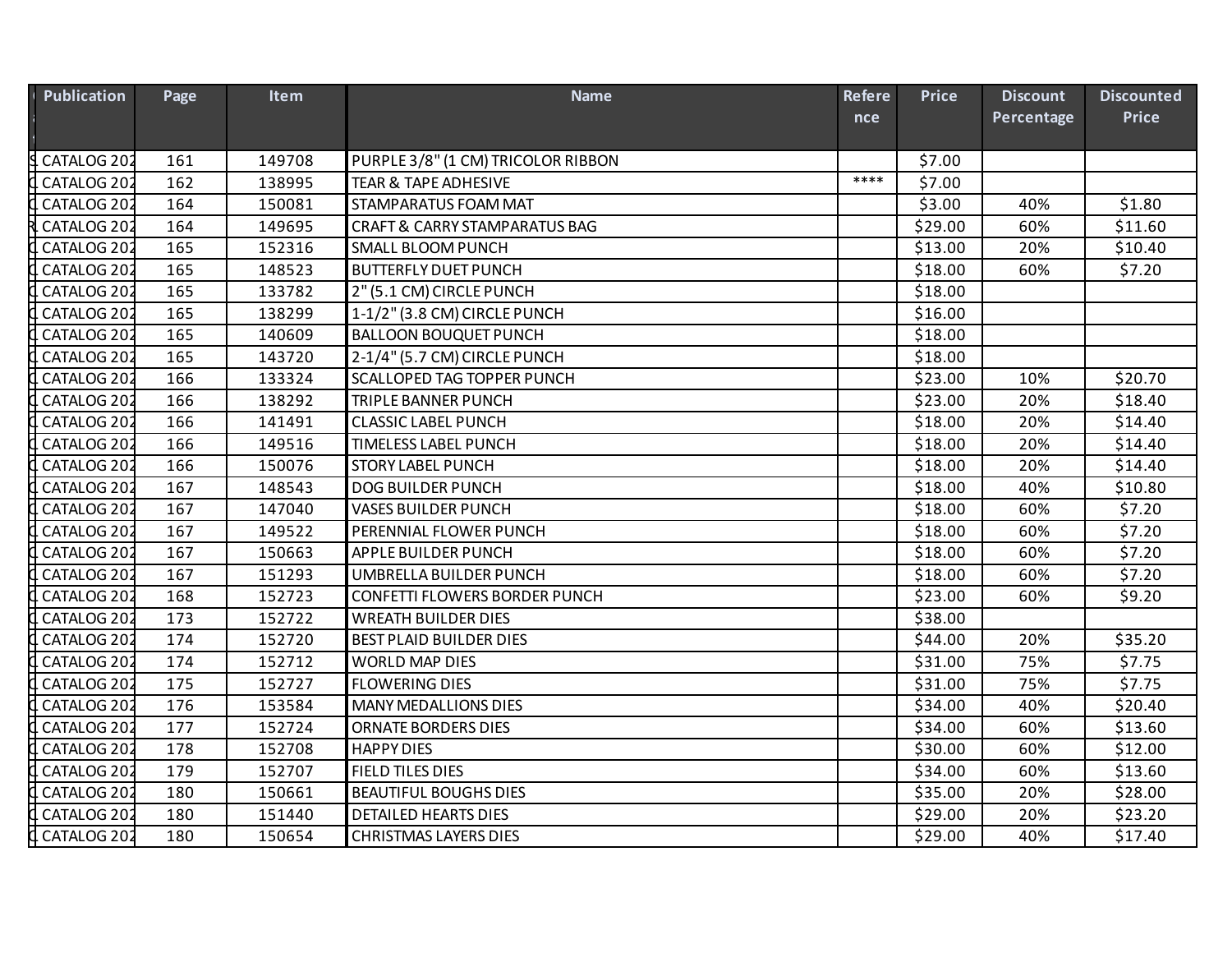| <b>Publication</b> | Page | <b>Item</b> | <b>Name</b>                           | <b>Refere</b> | <b>Price</b> | <b>Discount</b> | <b>Discounted</b> |
|--------------------|------|-------------|---------------------------------------|---------------|--------------|-----------------|-------------------|
|                    |      |             |                                       | nce           |              | Percentage      | <b>Price</b>      |
|                    |      |             |                                       |               |              |                 |                   |
| CATALOG 202        | 180  | 151819      | <b>BUTTERFLY BEAUTY DIES</b>          |               | \$39.00      | 40%             | \$23.40           |
| CATALOG 202        | 180  | 149549      | <b>DETAILED BANDS DIES</b>            |               | \$38.00      | 60%             | \$15.20           |
| CATALOG 202        | 180  | 149636      | <b>DINO DIES</b>                      |               | \$35.00      | 60%             | \$14.00           |
| CATALOG 202        | 180  | 149548      | <b>BUDDING BLOOMS DIES</b>            |               | \$33.00      | 75%             | \$8.25            |
| CATALOG 202        | 180  | 150640      | <b>CHRISTMAS CARDINAL DIES</b>        |               | \$33.00      |                 |                   |
| CATALOG 202        | 181  | 151809      | IN THE WOODS DIES                     |               | \$33.00      | 10%             | \$29.70           |
| CATALOG 202        | 181  | 151812      | <b>GARAGE GEAR DIES</b>               |               | \$33.00      | 20%             | \$26.40           |
| CATALOG 202        | 181  | 149546      | FRIENDLY SILHOUETTES DIES             |               | \$32.00      | 40%             | \$19.20           |
| CATALOG 202        | 181  | 151512      | <b>GARDEN GATEWAY DIES</b>            |               | \$35.00      | 40%             | \$21.00           |
| CATALOG 202        | 181  | 151618      | <b>DOCKSIDE DIES</b>                  |               | \$25.00      | 60%             | \$10.00           |
| CATALOG 202        | 181  | 151475      | <b>LASTING ELEGANCE DIES</b>          |               | \$34.00      | 75%             | \$8.50            |
| CATALOG 202        | 181  | 151771      | LAYERING OVALS DIES                   |               | \$35.00      |                 |                   |
| CATALOG 202        | 181  | 151772      | LAYERING SQUARES DIES                 |               | \$35.00      |                 |                   |
| CATALOG 202        | 182  | 150644      | MINI CURVY KEEPSAKES BOX DIES         |               | \$34.00      | 20%             | \$27.20           |
| CATALOG 202        | 182  | 151814      | BE MINE STITCHED DIES                 |               | \$35.00      | 40%             | \$21.00           |
| CATALOG 202        | 182  | 149627      | PERFECT PARCEL DIES                   |               | \$35.00      | 60%             | \$14.00           |
| CATALOG 202        | 182  | 150655      | SNOW GLOBE SCENES DIES                |               | \$31.00      | 60%             | \$12.40           |
| CATALOG 202        | 182  | 149578      | <b>MAGNOLIA MEMORY DIES</b>           |               | \$35.00      | 75%             | \$8.75            |
| CATALOG 202        | 182  | 153587      | SPECIAL DAY DIES                      |               | \$29.00      | 75%             | \$7.25            |
| CATALOG 202        | 183  | 149638      | STITCHED NESTED LABELS DIES           |               | \$35.00      | 20%             | \$28.00           |
| CATALOG 202        | 183  | 149541      | <b>SWEET SILHOUETTES DIES</b>         |               | \$35.00      | 60%             | \$14.00           |
| CATALOG 202        | 183  | 149625      | <b>STITCHED LACE DIES</b>             |               | \$35.00      | 60%             | \$14.00           |
| CATALOG 202        | 183  | 149547      | <b>WILD ROSE DIES</b>                 |               | \$34.00      | 75%             | \$8.50            |
| CATALOG 202        | 183  | 150667      | TRIO OF TAGS DIES                     |               | \$16.00      | 75%             | \$4.00            |
| CATALOG 202        | 183  | 151816      | <b>WELL WRITTEN DIES</b>              |               | \$40.00      |                 |                   |
| CATALOG 202        | 183  | 152323      | <b>STITCHED SHAPES DIES</b>           |               | \$30.00      |                 |                   |
| CATALOG 202        | 184  | 152702      | DAINTY DIAMONDS 3D EMBOSSING FOLDER   |               | \$9.00       | 10%             | \$8.10            |
| CATALOG 202        | 184  | 151590      | ABSOLUTELY ARGYLE 3D EMBOSSING FOLDER |               | \$10.00      | 20%             | \$8.00            |
| CATALOG 202        | 184  | 151815      | LACE 3D EMBOSSING FOLDER              |               | \$10.00      | 60%             | \$4.00            |
| CATALOG 202        | 184  | 153127      | LITTLE DETAILS EMBOSSING FOLDERS      |               | \$8.00       | 60%             | \$3.20            |
| CATALOG 202        | 185  | 149634      | <b>SCRIPTY 3D EMBOSSING FOLDER</b>    |               | \$10.00      | 10%             | \$9.00            |
| CATALOG 202        | 185  | 152700      | SEABED 3D EMBOSSING FOLDER            |               | \$10.00      | 10%             | \$9.00            |